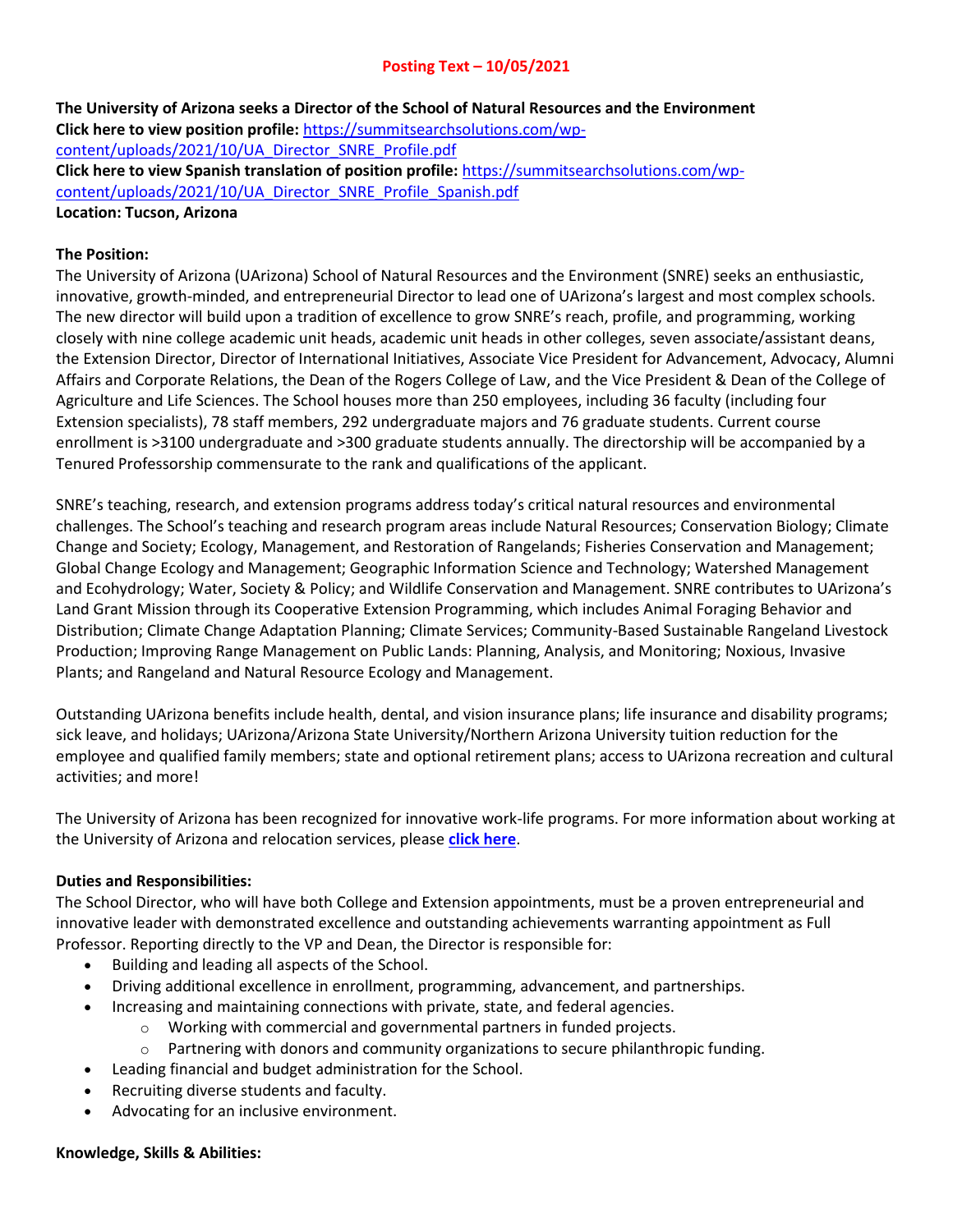- Exemplary communication and interpersonal skills.
- Collaborative leadership with impeccable integrity.
- Proven innovative and entrepreneurial leadership and management skills.
- Experience with finance and budgeting in a growth-oriented environment.
- Experience overseeing undergraduate and graduate instructional programs.
- Experience with Cooperative Extensions and relating these activities to all external stakeholders and user groups.
- Leadership focused on diversity, equity, and inclusion.

### **Minimum Qualifications:**

- A terminal degree.
- Track record of successful leadership, management, and accountability for an academic or research organization.
- History of successfully working with a broad diversity of stakeholder groups, such as federal and state agencies, non-governmental organizations, and the private sector.
- Experience in an all-funds activity-based environment.
- Experience with advocacy efforts and with effectively interacting with alumni, corporations, and advisory board members.
- Evidence of securing and maintaining philanthropic support.

### **About the School of Natural Resources and the Environment:**

The [School of Natural Resources and the Environment](https://snre.arizona.edu/about-us) (SNRE) is a world leader in pursuing science that informs how environmental change impacts arid and semi-arid systems and how best to adapt to environmental challenges. The School is a cohort of students, faculty, and staff who take great pride in a focus on problem-driven research, teaching, and extension encompassing all aspects of environmental stewardship. SNRE research answers important questions about how ecosystems respond under environmental or human pressures and develops strategies to help mitigate the effects of these pressures, helping to create and maintain healthy and sustainable ecological systems.

The SNRE's undergraduate and graduate educational programs are interdisciplinary and focused on real-world problems and experiences, preparing students for the demands of leadership positions in natural resource science and management. SNRE offers a variety of degree options that allow students to tailor their degrees to suit their interests and career goals. Students are at the heart of the School, as they develop their projects, fieldwork, and complete their academic course work, they gain both the theoretical and the practical skills they will need to be the resource managers of the future.

SNRE is unique among its peers in terms of the breadth of focus and depth of expertise, integrating across the boundaries of biology, physical science, resource management, and international resource issues. SNRE is unmatched in the number and diversity of partnerships it has established with organizations in Tucson, County, State, and Federal agencies that foster an atmosphere of collaboration and collegiality.

In addition, SNRE is focused on actively building a diverse and welcoming environment for all. It is the School's goal to ensure that the SNRE community respects and embraces diversity, and to encourage and support activities and conversations that promote a genuine climate of mutual respect, empathy, and inclusion.

SNRE offer[s Bachelor of Science,](http://snre.arizona.edu/academics/prospective-students/undergraduate-degrees) [Master of Science,](http://snre.arizona.edu/academics/prospective-students/graduate-degrees) and [Doctor of Philosophy](http://snre.arizona.edu/academics/prospective-students/graduate-degrees) degrees in Natural Resources, and a Master of Science degree i[n Water, Society & Policy.](https://snre.arizona.edu/academics/current-students/ms-water-society-and-policy) SNRE offers the advantages of a large research university while providing a more intimate setting for students to explore working with natural resources and applying science to realworld conservation.

### **The Environment and Natural Resources 2 Building (ENR2)**

The School of Natural Resources and Environment is located within a new facility completed in 2015. The Environment and Natural Resources 2 Building (ENR2) is part of the University of Arizona's commitment to environmental sustainability and interdisciplinary research and studies that focus on earth science, environmental programs, and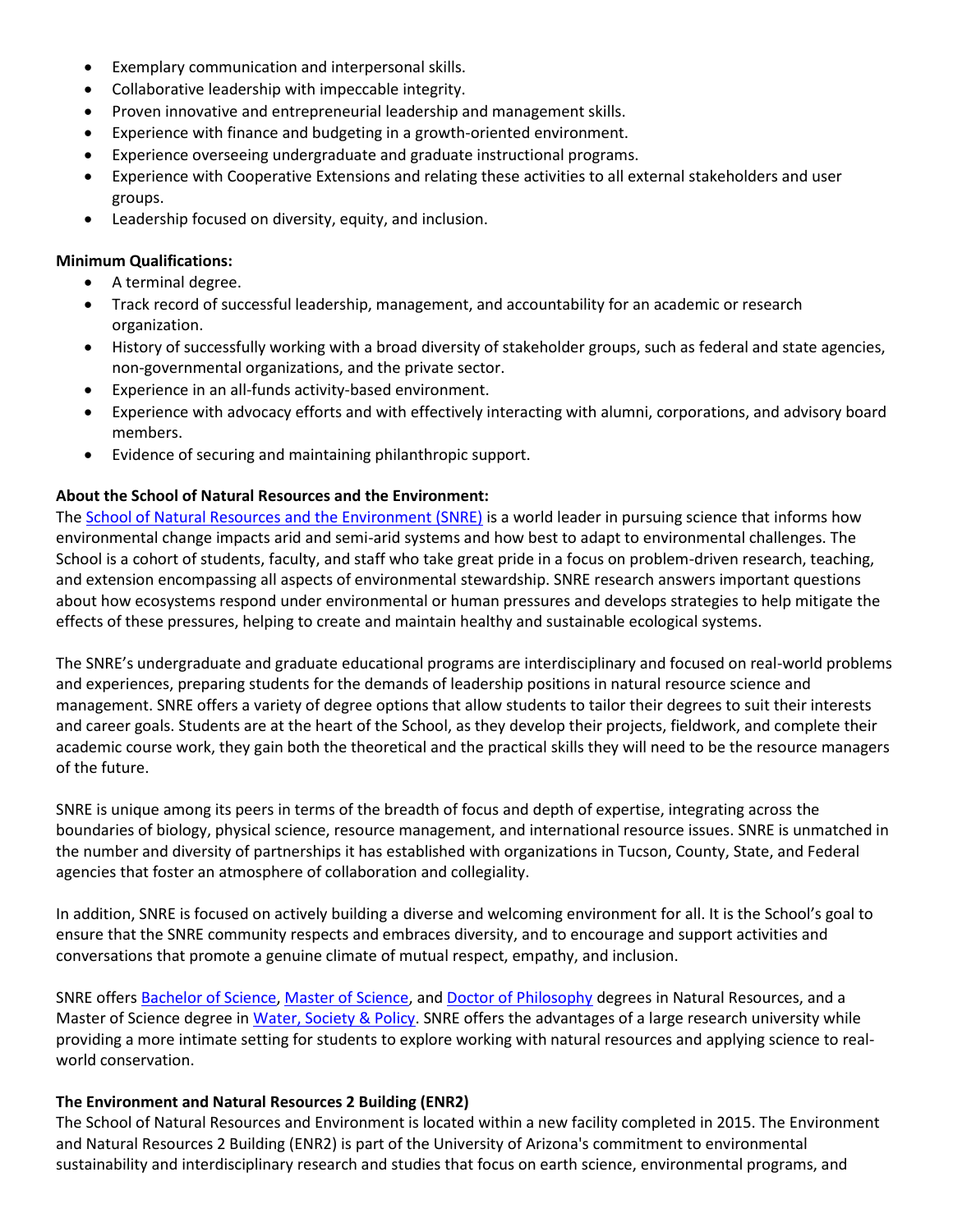natural resources. The building contains offices, classrooms, auditoriums and gathering rooms for public programs, in addition to a café and a stunning central courtyard that foster circulation and gathering.

## **About the College of Agriculture and Life Sciences:**

With an education and research portfolio that stretches from soil sciences to resource management to retailing, and from beneath the soil to outer space, the University of Arizona's College of Agriculture and Life Sciences (CALS) offers 20 undergraduate degree programs across four schools and six departments. CALS research touches on nearly every aspect of modern life and has played a pivotal role in Arizona's and the global economy throughout its 134-year history.

Uniquely positioned in the southern Arizona desert to offer solutions to problems affecting much of the world in the 21st century, the College continues to build on its heritage of advancing the frontiers of science to improve the human condition.

The College's Strategic Plan can be found **HERE**.

The College of Agriculture and Life Sciences is committed to these Four Strategic Intents:

- Be a leading economic development engine for Arizona.
- Produce employable graduates, who can do jobs that do not yet exist and create new jobs.
- Be the most effective, efficient, responsive, flexible, and financially sustainable enterprise on campus.
- Be the most sought-after place to be a part of.

## **College Leadership: Shane C. Burgess, MRCVS, FLS**

Dr. Shane Burgess serves as the Vice President for the Division of Agriculture, Life and Veterinary Sciences, and Cooperative Extension and the Charles-Sander Dean of the College of Agriculture and Life Sciences at the University of Arizona.

Under Shane's leadership, the division launched the Yuma Center of Excellence in Desert Agriculture and the Gary and Barbara Pasquinelli Career Center. He also led the College of Agriculture and Life Sciences in the creation of new undergraduate degrees in Biosystems Analytics and Technology, Food Safety, Nutrition and Food Systems, and Personal and Family Financial Planning.

A "first-generation student," Shane graduated with distinction as a veterinarian in 1989 from Massey University, New Zealand. He has worked in and managed veterinary clinical practices in Australia and the United Kingdom, with services in horses, farm animals, pets, wild and zoo animals, and emergency medicine and surgery. He did a radiology residency at Murdoch University in Perth, Western Australia, where he co-founded Perth's first emergency veterinary clinic concurrently, and he has managed aquaculture facilities in Scotland. Shane did his Ph.D. in virology, immunology, and cancer biology, conferred by University of Bristol Medical School, U.K. while working full time outside of the academy between 1995 and 1998.

### **About University of Arizona:**

Established in 1885, the [University of Arizona \(UArizona\),](https://www.arizona.edu/) the state's land-grant university, is a member of the prestigious Association of American Universities. Recognized as a global leader, and classified as a Carnegie R-1, UArizona conducts more than \$687 million in annual research expenditures and is currently ranked in the top 40 among all public universities surveyed. UArizona produces graduates who are real-world ready through its [100% Engagement](http://ose.arizona.edu/100-engagement)  [Initiative.](http://ose.arizona.edu/100-engagement) The UArizona is advancing the frontiers of interdisciplinary scholarship and entrepreneurial partnerships and benefits the state with an estimated economic impact of \$4.1 billion annually. With a total faculty of 3,144, UArizona currently enrolls 36,503 undergraduate students in more than 300 majors, in addition to 10,429 graduate and professional students.

Located in the city of Tucson, with a campus size of 392 acres, UArizona offers students a wide range of activities and academic opportunities. This includes three levels of intramural sports and more than 30 fraternities and sororities, and many other student organizations. The Arizona Wildcats NCAA Division I teams compete in the Pac-12 Conference. Classified as a highest research institution, UArizona involves both undergraduate and graduate students in research